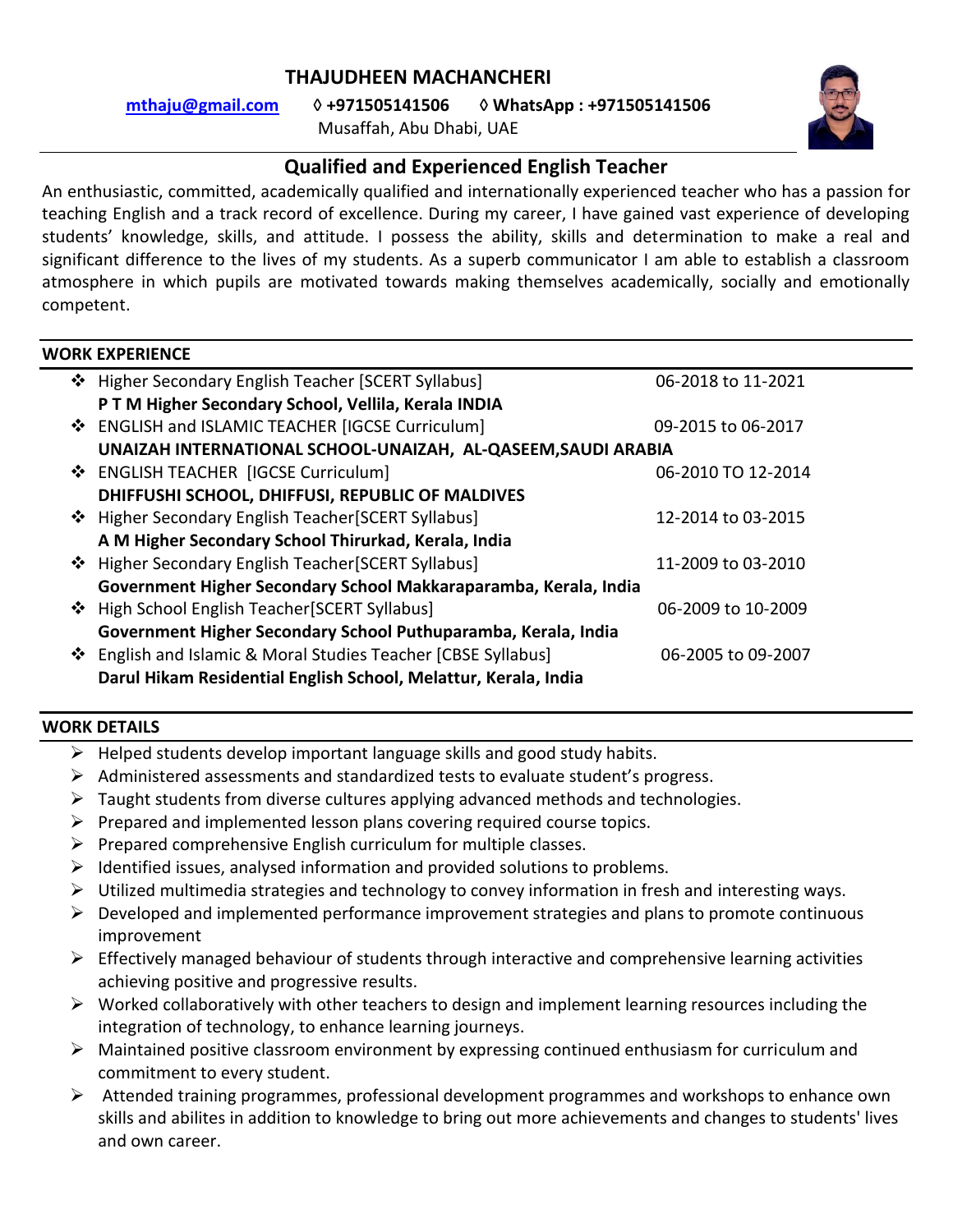### **COMPETENCIES**

- Willing to take full responsibility for own professional development and duties in relation to school policies and practices.
- $\triangleright$  Can explore and implement innovative use of technology in education.
- $\triangleright$  Cultivate relationship with parents for complete support network.
- $\triangleright$  Carry out day-to-day duties accurately and efficiently.
- $\triangleright$  Use Microsoft word and other software tools to create documents and other communications.
- $\triangleright$  Quickly learn new skills and apply them to daily tasks, improving efficiency and productivity.
- $\triangleright$  Comprehensive knowledge of all relevant teaching laws, academic policies and administrative regulations
- $\triangleright$  Modify the curriculum and coursework when necessary.
- $\triangleright$  Interact with colleagues on a professional level and able to establish and maintain productive relationships with them.
- $\triangleright$  Possessing a friendly, approachable and reliable nature.
- $\triangleright$  Can function well in a target driven, hectic and fast paced environment

## **SKILLS**

| ♦ Strong English and Arabic language skills | ♦ Interpersonal communication                              | ♦ IT and Computer Skill |
|---------------------------------------------|------------------------------------------------------------|-------------------------|
| ♦ Parent-teacher collaboration              | ♦ Teaching assistance                                      | ♦ Class room management |
| ♦ Student Records management                | ♦ Problem solving Skill                                    | ♦ Leadership            |
| ♦ Time Management                           | ♦ Translation [English-Arabic-Malayalam] ♦ Public Speaking |                         |

## **LANGUAGE PROFICIENCY**

- **English**-Advanced Speaking- Reading-Writing
- Arabic-Advanced Speaking-Reading-Writing
- **Hindi** Intermediate Reading-Writing
- Malayalam- Mother tongue **Speaking- Reading-Writing**

## **COMPUTER PROFICIENCY**

- $\checkmark$  Excellent with MS Office [Word, Excel, Power point]
- $\checkmark$  Expert at Internet browsing, Typing and Data entry.
- $\checkmark$  Good at editing photos and videos

## **EDUCATION**

- **Master of Arts: English** from Annamalai University- Chidambaram, Tamilnadu, India Subsidiary Paper: Principles of Journalism
- **Bachelor of Education: English** from Calicut University- Calicut, Kerala, India
- **\*** Bachelor of Arts: English Language and Literature from Calicut University- Calicut, Kerala, India Subsidiary Papers: Social and Cultural History of Britain Indian Constitution and Politics
- **<sup>❖</sup> Pre-Degree-Third Group [Humanities]** from **Calicut University -Calicut, Kerala, India**
- **◆ SSLC** by Kerala State Board [ Secondary Education] from A M H S Thirurkad, Kerala, India